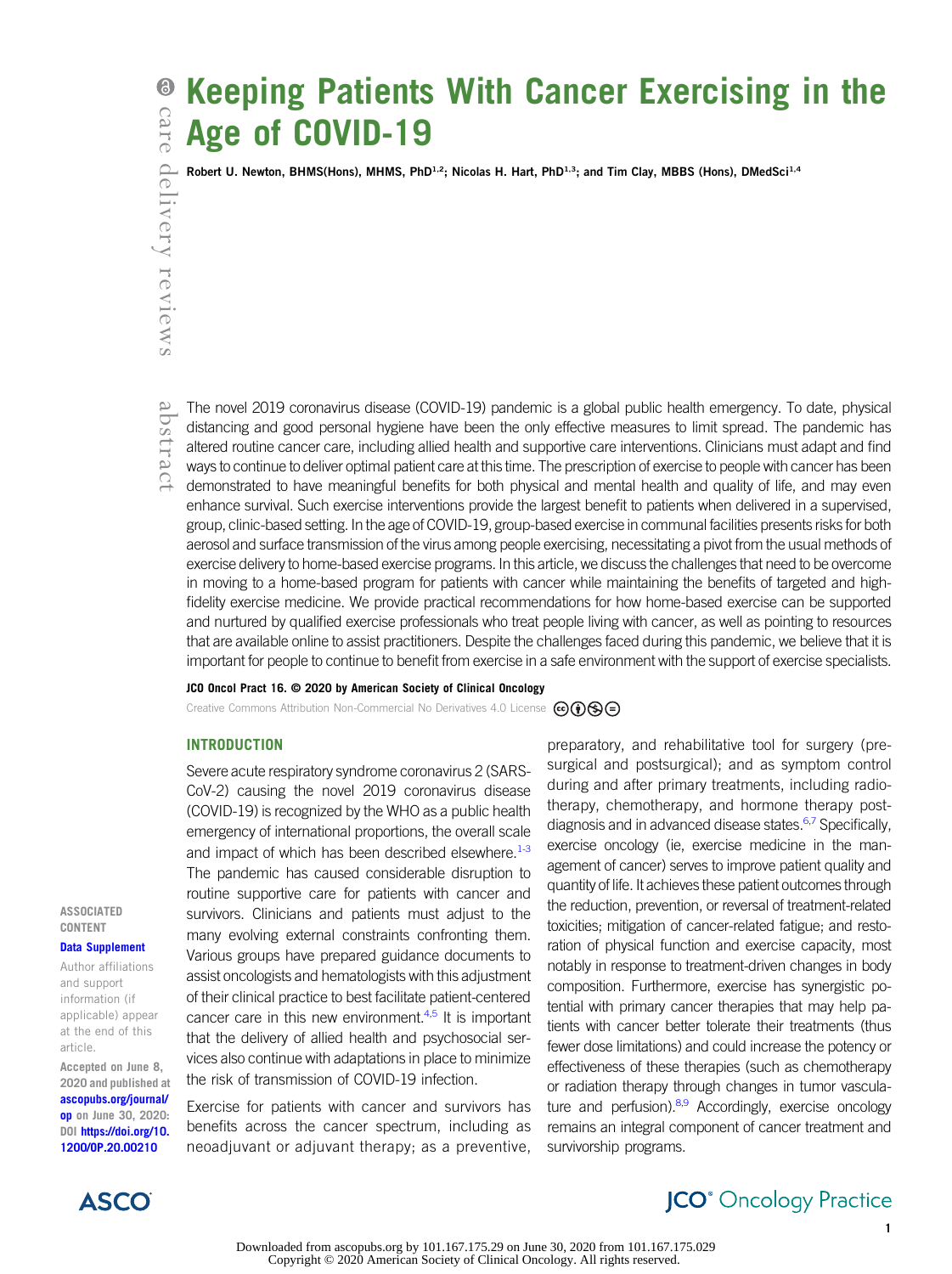Patients with cancer and survivors must commence or continue to exercise frequently to maintain their psychological well-being, physical health, and functional capacity; manage treatment adverse effects; and limit or reverse progression of other chronic diseases.<sup>6,[7](#page-7-5)</sup> The term exercise describes a suite of prescribed interventions using specific modalities tailored to the individual needs of patients with cancer and survivors, $6$  with exercise prescriptions able to effectively improve immune function and patient resistance to communicable diseases.<sup>10-[12](#page-7-9)</sup> Current recommendations direct high-risk individuals to isolate themselves, usually at home, during the COVID-19 pandemic. As such, exercise programs for patients with cancer and survivors must pivot from their usual clinic-based and community-based models to programs that can be safely and reliably delivered in the home environment, preferably with telehealth exercise oncology support and monitoring [\(Fig 1](#page-1-0)).

# TRIAGING PATIENTS WITH CANCER TO ENGAGE IN EXERCISE

Oncology and hematology clinicians form a critical contact point to increase patient participation in exercise medicine. Clinicians act as trusted sources of information and

education—they can introduce the importance of exercise and proactively encourage patients to exercise at a time when they are more likely to engage in new health behaviors. Relatively healthy and fit patients without major comorbidities or treatment adverse effects may continue under self-management ( $Fig 1$ ), with assurance from the physician that exercise will not have a negative impact on their cancer or treatment. However, most patients will be older and have health issues that require a more targeted approach as well as assessment of risk of adverse effects of some exercise modes and dosages. Referral to an appropriately qualified exercise professional (QEP) is rec-ommended [\(Fig 1](#page-1-0)). In most countries, this would be an accredited exercise physiologist, clinical exercise physiologist, or physiotherapist or physical therapist. Professionals with such qualifications undertake, at a minimum, a 4-year university program, and many will have additional qualifications and clinical experience in exercise oncology.

The QEP will use health and medical information from the referring physician and perform additional health and fitness assessments, as well as collate patient-reported outcome measures, such as cancer- and treatmentspecific concerns, exercise preferences and experiences,



<span id="page-1-0"></span>FIG 1. Triage pathway of patients with cancer and survivors from diagnosis to referral to a qualified exercise professional (QEP), risk stratification, and prescription of a tailored exercise program. Setting of exercise program depends on patient risk profile, with digital exercise medicine providing support in each environment, as appropriate. Patients may migrate between settings as health and risk profile change. Modified from Santa Mina et al $31$  CPET, cardiopulmonary exercise test.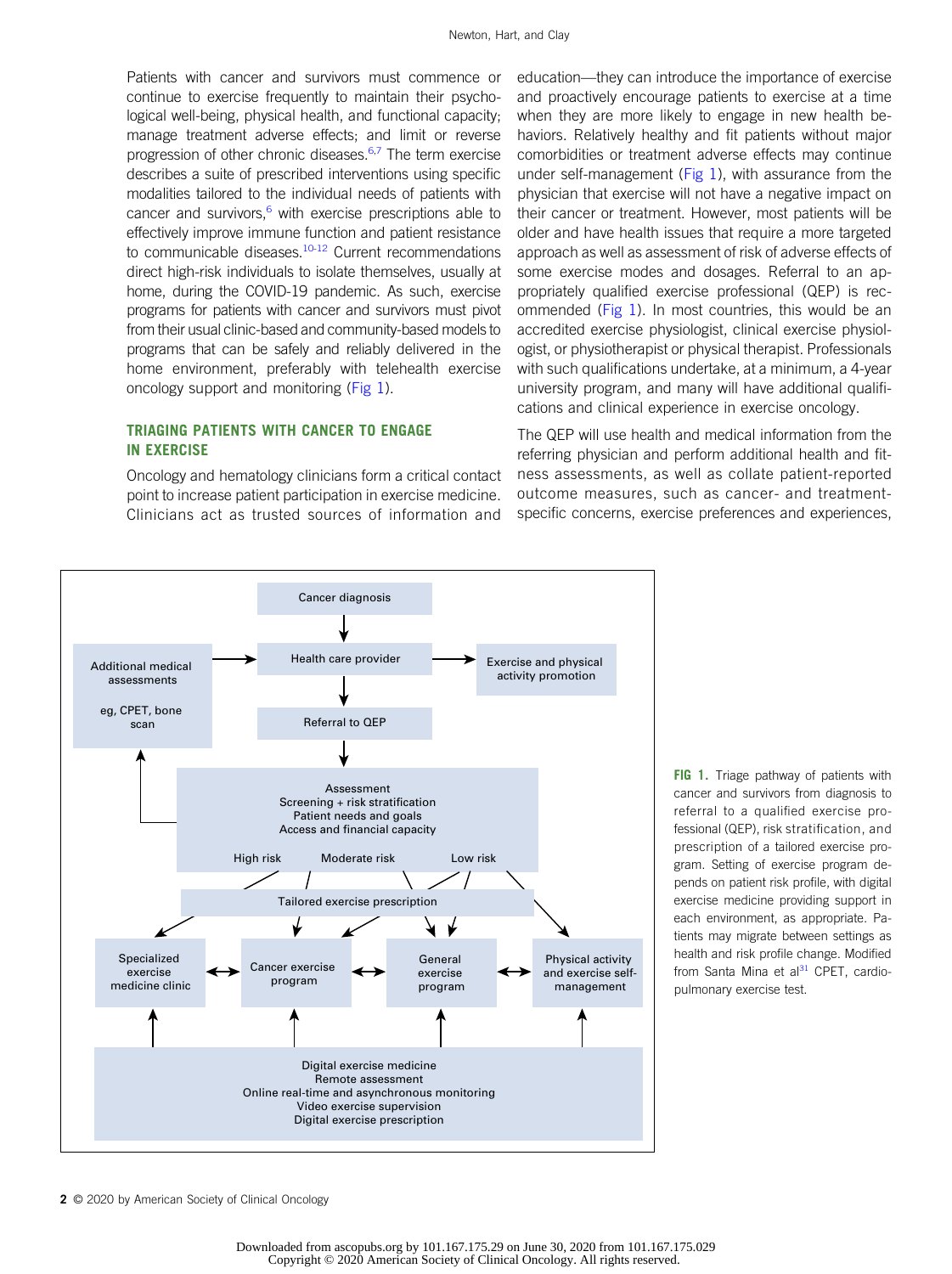

<span id="page-2-0"></span>FIG 2. Appropriate setting and supervision intersect with patient risk and relative contraindications as well as cancer-specific complexities, for example, bone metastases. Because of COVID-19, setting may be limited to park or home, requiring much higher fidelity telehealth support to manage risk and optimize effectiveness. QEP, qualified exercise professional.

access to facilities, equipment and expertise, and financial capacity, as well as patient goals and needs.[6](#page-7-4) Triage at this stage involves 2 key processes. First, patient risk of exercise-induced adverse events (eg, risk of skeletal fracture or cardiovascular event) must be assessed to determine contraindicated exercise modes and dosages and the required level of supervision and acceptable settings [\(Fig 2](#page-2-0)). Second, the patient's health issues are prioritized, and the exercise prescription is designed to address in order of emphasis those morbidities causing greatest concern, functional impairment, mortality risk, and preparation for subsequent cancer treatments (eg, surgery). There are absolute contraindications to exercise

<span id="page-2-1"></span>TABLE 1. Absolute Contraindications to Exercise Testing and Prescription Contraindication

testing and training ([Table 1\)](#page-2-1); however, most patients with cancer will only exhibit relative contraindications, $6$  meaning that they can exercise provided the prescription, setting, and supervision is appropriate.<sup>6</sup>

# COVID-19, PATIENTS WITH CANCER AND EXERCISE SETTINGS

Exercise clinics, fitness centers, and other community spaces are typically preferred environments for patients with cancer and survivors to receive exercise medicine in a supervised and socially supportive setting. Beyond highfidelity exercise programs, these environments encourage critically important levels of peer support and camaraderie inherent in any group of cancer survivors exercising together. Group exercise is one of the primary reasons for patient exercise adoption, adherence, compliance, and, ultimately, success. $13$  However, patients with cancer and survivors are at increased risk of developing COVID-19, often because of the presence of comorbidities, advancing age (for some), immunosuppressive effects of malignancy, $^{14}$  $^{14}$  $^{14}$  immunologic effects of cancer therapies, $^{15}$  $^{15}$  $^{15}$  disruption of mucosal barriers, and the use of potent immunosuppression to manage some treatment toxicities.<sup>16</sup> The National Comprehensive Cancer Network has released guidelines with regard to the risk of infections in patients with cancer based on various therapeutic interventions in the management of patients with hematologic and solid organ malignancy.<sup>17</sup>

SARS-CoV-2 surface and aerosol viability may render exercise clinics, fitness centers, and community facilities as unacceptable risks for people living with cancer, particu-larly in group exercise or shared facility situations.<sup>[18](#page-8-5)</sup> Given that intense exercise increases respiration and the generation of aerosols, $19$  significant ventilation would be required to enhance the removal of aerosolized pathogens that may pose an infection risk to patients with cancer.<sup>[19](#page-8-6)</sup> Furthermore, these facilities contain surfaces exposed to

A recent significant change in the resting ECG suggesting significant ischemia, recent myocardial infarction (within 2 days), or other acute cardiac event Unstable angina

Uncontrolled cardiac arrhythmias causing symptoms or hemodynamic compromise

Severe symptomatic aortic stenosis

Uncontrolled symptomatic heart failure

Acute pulmonary embolus or pulmonary infarction

Acute myocarditis or pericarditis

Suspected or known dissecting aneurysm

Acute infections

NOTE. Adapted from the American College of Sports Medicine's Guidelines for Exercise Testing and Prescription, Riebe D, Ehrman JK, Liguori G, et al (eds), Philadelphia, PA, Wolters Kluwer, 2018.

Abbreviations: ECG, electrocardiogram.

## JCO Oncology Practice 3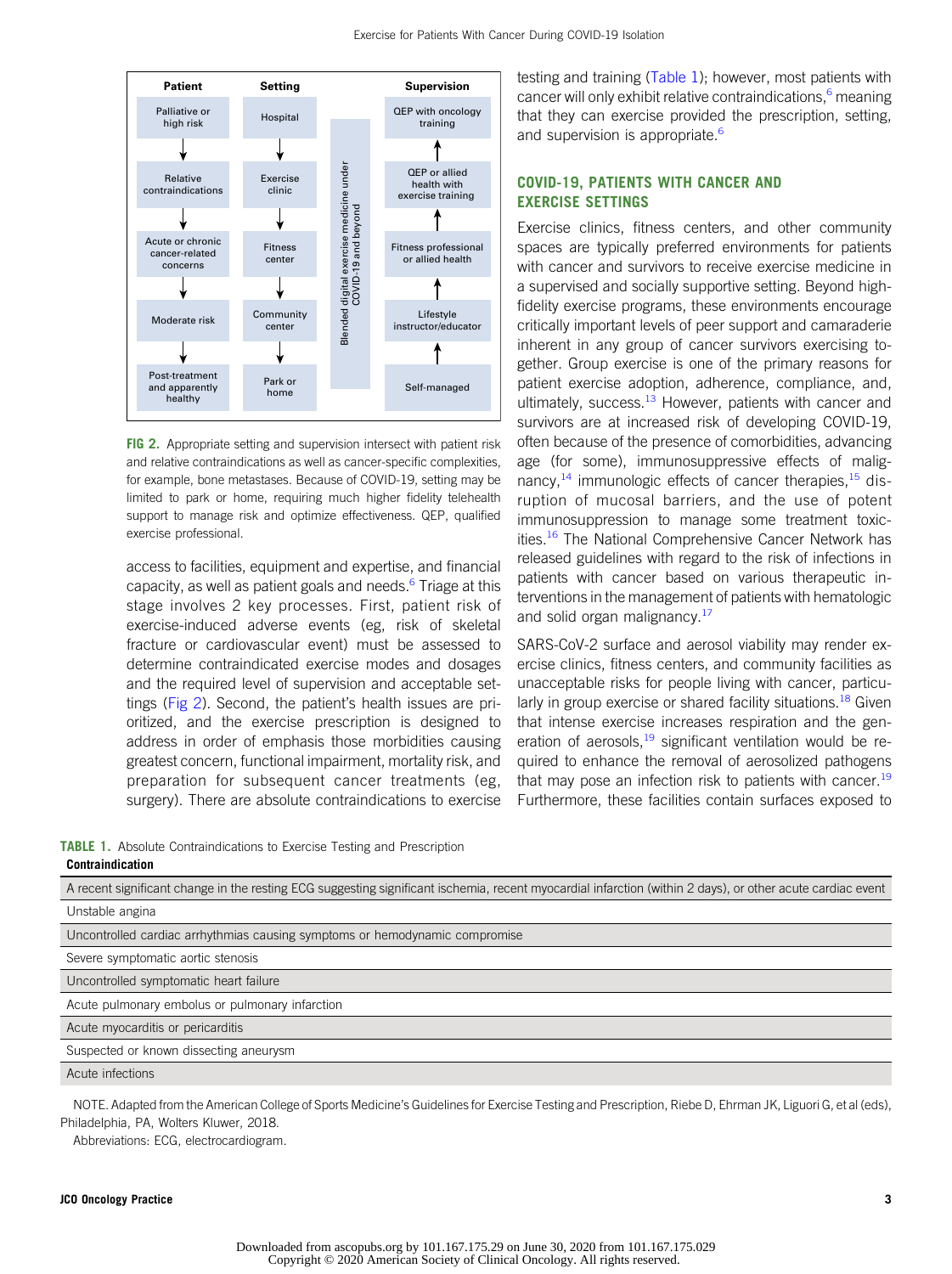## Newton, Hart, and Clay

<span id="page-3-0"></span>

|         | TABLE 2. Examples of Face-to-Face, Individual, or Group Cancer and Exercise Programs Worldwide, Including Those Offering Digital Exercise Medicine |      |  |  |               |  |  |  |
|---------|----------------------------------------------------------------------------------------------------------------------------------------------------|------|--|--|---------------|--|--|--|
| Program |                                                                                                                                                    | Cost |  |  | <b>Detail</b> |  |  |  |

| Australia                         |                    |                                                                                              |  |  |  |  |
|-----------------------------------|--------------------|----------------------------------------------------------------------------------------------|--|--|--|--|
| Cancer Council WA LifeNow         | None               | 12-week program                                                                              |  |  |  |  |
|                                   |                    | Perth, Western Australia                                                                     |  |  |  |  |
|                                   |                    | https://www.cancerwa.asn.au/patients/support-and-services/exercise-and-meditative-courses/   |  |  |  |  |
| CanConquer                        | Fee for            | 10-week program                                                                              |  |  |  |  |
|                                   | service            | Wollongong, New South Wales                                                                  |  |  |  |  |
|                                   |                    | http://canconquer.com.au/                                                                    |  |  |  |  |
| Vario Health Clinic               | Fee for            | Various cancer programs                                                                      |  |  |  |  |
|                                   | service            | Perth, Western Australia                                                                     |  |  |  |  |
|                                   |                    | https://www.exercisemedicine.org.au/vario-health-clinic                                      |  |  |  |  |
| Cancer Council NSW Enrich         | None               | 12-week program                                                                              |  |  |  |  |
|                                   |                    | Sydney, New South Wales                                                                      |  |  |  |  |
|                                   |                    | https://www.cancercouncil.com.au/enrich/                                                     |  |  |  |  |
| Cancer Oncology Rehab Programs    | Fee for            | Ongoing as needed                                                                            |  |  |  |  |
|                                   | service            | Melbourne, Victoria                                                                          |  |  |  |  |
|                                   |                    | http://easternhealth.org.au/services/item/94-cancer-oncology-rehabilitation-program s        |  |  |  |  |
| <b>ExMed Cancer</b>               | Fee for            | 12-week program                                                                              |  |  |  |  |
|                                   | service            | Melbourne, Victoria                                                                          |  |  |  |  |
|                                   |                    | https://www.exmedcancer.org.au/                                                              |  |  |  |  |
| MediKids Program                  | Fee for            | Aligns with school terms                                                                     |  |  |  |  |
|                                   | service            | Sydney, New South Wales                                                                      |  |  |  |  |
|                                   |                    | https://medicalsciences.med.unsw.edu.au/community/lifestyle-clinic/services/medikids         |  |  |  |  |
| MyExerciseMedicine                | Fee for            | Telehealth for cancer patients, assessment, prescription, and monitoring                     |  |  |  |  |
|                                   | service            | https://myexercisemedicine.net                                                               |  |  |  |  |
| The Chemo Club (Solaris)          | None               | While on treatment                                                                           |  |  |  |  |
|                                   |                    | Perth, Western Australia                                                                     |  |  |  |  |
|                                   |                    | https://solariscancercare.org.au/blog/lifestyle-and-environment/chemo-club                   |  |  |  |  |
|                                   |                    | Canada                                                                                       |  |  |  |  |
| Alberta Cancer Exercise (ACE)     | <b>None</b>        | 12-week program, 12-week maintenance                                                         |  |  |  |  |
|                                   |                    | Edmonton, Alberta                                                                            |  |  |  |  |
|                                   |                    | https://wellspring.ca/edmonton/programs/all-programs/alberta-exercise-program/               |  |  |  |  |
| CaRE Program (Princess Margaret   | None               | 12-week program                                                                              |  |  |  |  |
| Cancer Centre)                    |                    | Toronto, Ontario                                                                             |  |  |  |  |
|                                   |                    | http://www.uhn.ca/PrincessMargaret/PatientsFamilies/Clinics_Tests/Cancer_Rehab_Survivorship/ |  |  |  |  |
|                                   |                    | Pages/care_program.aspx                                                                      |  |  |  |  |
| CanWell YMCA                      | None               | 12-week program                                                                              |  |  |  |  |
|                                   |                    | Hamilton, Ontario                                                                            |  |  |  |  |
|                                   |                    | http://www.hamiltonhealthsciences.ca/body.cfm?id=1962                                        |  |  |  |  |
| MacWarriors Cancer Rehabilitation | Fee for<br>service | Ongoing as needed                                                                            |  |  |  |  |
|                                   |                    | Hamilton, Ontario                                                                            |  |  |  |  |
|                                   |                    | https://pace.mcmaster.ca/programs/mac-warriors-cancer-rehabilitation                         |  |  |  |  |
|                                   |                    | (continued on following page)                                                                |  |  |  |  |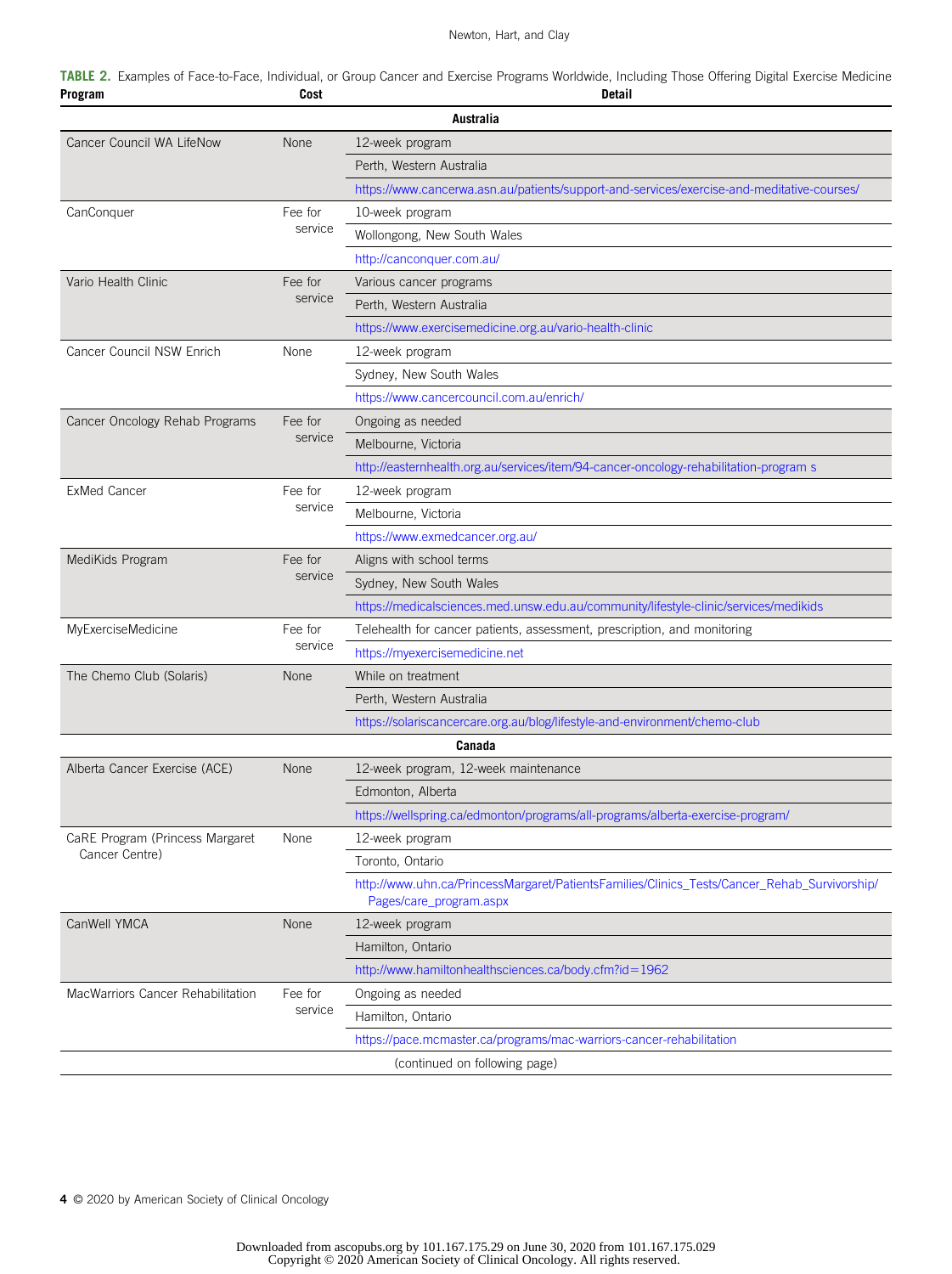|             | <b>TABLE 2.</b> Examples of Face-to-Face, Individual, or Group Cancer and Exercise Programs Worldwide, Including Those Offering Digital Exercise Medicine |  |  |  |
|-------------|-----------------------------------------------------------------------------------------------------------------------------------------------------------|--|--|--|
| (continued) |                                                                                                                                                           |  |  |  |

| Program                           | Cost               | <b>Detail</b>                                                                                                                                            |
|-----------------------------------|--------------------|----------------------------------------------------------------------------------------------------------------------------------------------------------|
|                                   |                    | Australia                                                                                                                                                |
| PEER - Pediatric Cancer Survivors | None               | Ongoing as needed                                                                                                                                        |
|                                   |                    | Calgary, Alberta                                                                                                                                         |
|                                   |                    | https://www.ucalgary.ca/healthandwellnesslab/programs/peer                                                                                               |
| <b>RENEW Program</b>              | Fee for            | 8 to 10 weeks                                                                                                                                            |
|                                   | service            | Windsor, Ontario                                                                                                                                         |
|                                   |                    | https://www.wrh.on.ca/RENEW                                                                                                                              |
| <b>THRIVE Program</b>             | Fee for<br>service | Ongoing as needed                                                                                                                                        |
|                                   |                    | Calgary, Alberta                                                                                                                                         |
|                                   |                    | https://www.ucalgary.ca/healthandwellnesslab/programs/thrive-program                                                                                     |
| UW WELL-FIT                       | None               | 12-week program                                                                                                                                          |
|                                   |                    | Waterloo, Ontario                                                                                                                                        |
|                                   |                    | https://uwaterloo.ca/uw-fitness/uw-well-fit                                                                                                              |
| <b>Wellspring Cancer Exercise</b> | None               | 20-week program                                                                                                                                          |
|                                   |                    | Alberta and Ontario                                                                                                                                      |
|                                   |                    | http://www.wellspring.ca                                                                                                                                 |
|                                   |                    | <b>United States</b>                                                                                                                                     |
| CARE Program for Cancer           | None               | 16-week program                                                                                                                                          |
|                                   |                    | Dallas, TX                                                                                                                                               |
|                                   |                    | https://www.texashealth.org/dallas/Pages/Cardiovascular-and-Fitness-Center/Fitness-and-<br>Member-Services/CAREExercise-Program-for-Cancer-Patients.aspx |
| Cancer Rehabilitation Institute   | Fee for            | 12-week program                                                                                                                                          |
|                                   | service            | Greeley, CO                                                                                                                                              |
|                                   |                    | http://www.unco.edu/nhs/cancer-rehabilitation-institute/                                                                                                 |
| <b>FitSTEPS for Life</b>          | <b>None</b>        | Ongoing as needed                                                                                                                                        |
|                                   |                    | Tyler, TX                                                                                                                                                |
|                                   |                    | http://www.cancerfoundationforlife.org/fitstepsforlife/                                                                                                  |
| LIVESTRONG YMCA                   | None               | 12-week program                                                                                                                                          |
|                                   |                    | Offered at $>100$ YMCAs across 17 US States                                                                                                              |
|                                   |                    | https://www.livestrong.org/what-we-do/program/livestrong-at-the-ymca                                                                                     |
| Winship at the Y                  | Fee for            | 24-week program                                                                                                                                          |
|                                   | service            | Atlanta, GA                                                                                                                                              |
|                                   |                    | https://winshipcancer.emory.edu/patient-care/living-with-cancer/wellness-program.html                                                                    |

NOTE. These programs may be modified or closed until community restrictions are lifted. Patients with cancer and survivors may contact these organizations, who may have COVID-19 action plans to continue exercise support.

body fluids that are stable for SARS-CoV-2 (such as stainless steel) and thus require frequent cleaning<sup>[20](#page-8-7)</sup> and the application of appropriate disinfectants before and after their use.

In Australia, a prohibition on exercise facilities has existed since March 25, 2020, $21$  which is not dissimilar to most other nations worldwide. This creates a conundrum that requires transitioning to home-based exercise for the whole population, but especially patients with cancer and

survivors in the supportive care setting. During COVID-19, physical distancing, self-isolation, and stay-at-home orders have proven effective in contagion control when implemented. $22,23$  $22,23$  As such, patients with cancer and survivors may be separated from their usual venues for exercise, whereby clinical oncologists and hematologists, QEPs, and patients with cancer worldwide must adapt to engage in exercise programs for the maintenance or betterment of their health.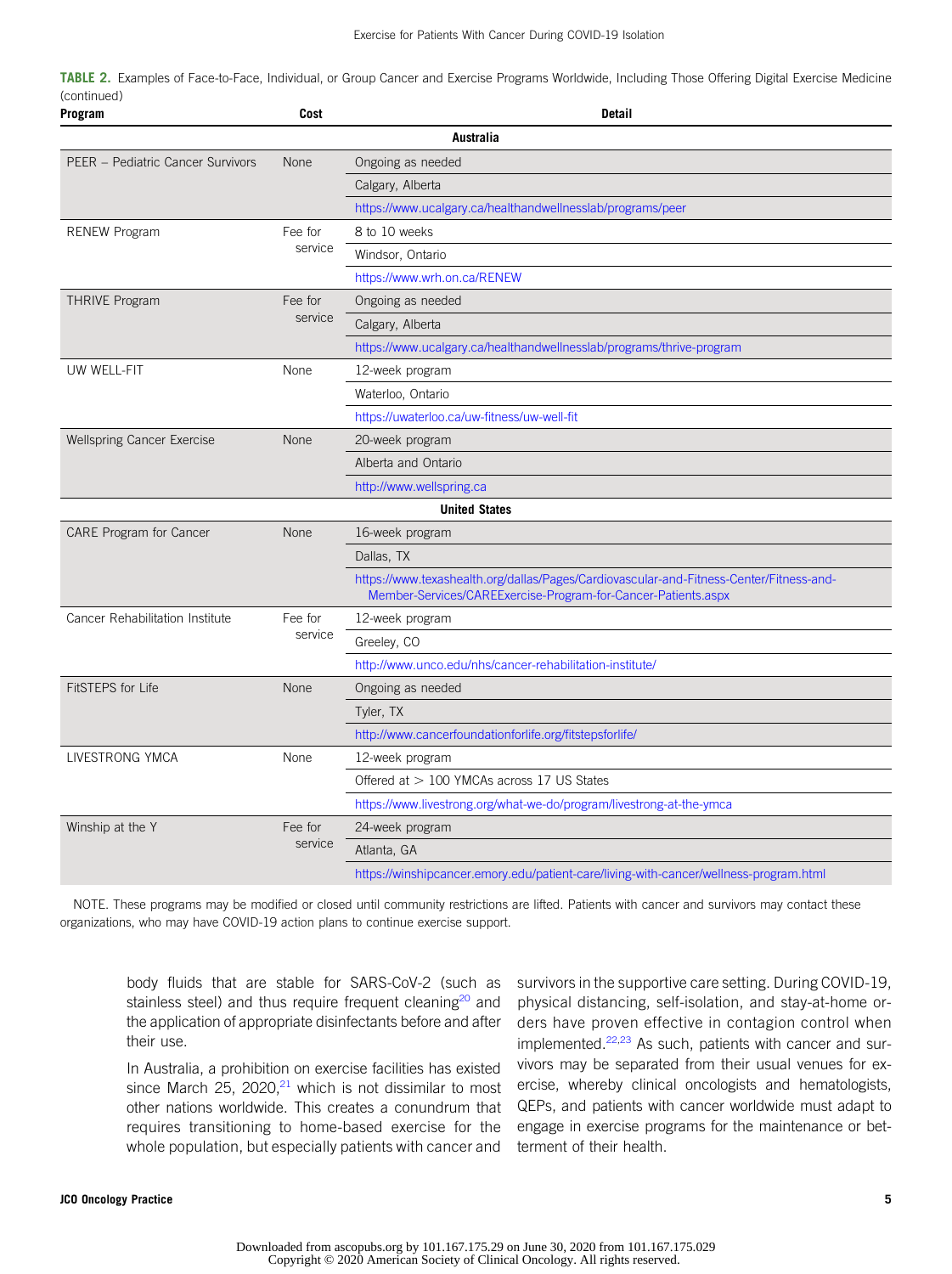# TRANSITIONING PATIENTS WITH CANCER TO HOME-BASED EXERCISE

Patients with cancer should exercise on most days, if not every day, to maintain their psychological and physical health, and combat the deleterious effects of cancer and its associated treatments, in the absence of absolute contraindications ([Table 1](#page-2-1)). Strikingly, there are numerous large studies reporting reduced all-cause mortality and cancer-related mortality for patients with cancer who are more physically active, further emphasizing the imperative to exercise.<sup>[24](#page-8-11),[25](#page-8-12)</sup> During COVID-19 restrictions, patients with cancer and survivors risk regressing to a sedentary lifestyle, which will result in declining health and quality of life, particularly for patients undergoing treatment or suffering adverse effects of treatment.

Transitioning a high-fidelity exercise program from an exercise clinic, fitness center, or community center into the home-based environment is challenging. Using the terms "cancer AND exercise AND home-based" in PubMed returns approximately 383 results, which provide potentially safe and effective exercise that cancer survivors can pursue in their own home environment. This is of high interest to researchers, clinicians, and the patient with cancer or survivor. However, there have been mixed experiences of adherence and effectiveness of home-based exercise programs relative to supervised programs overseen by qualified exercise professionals conducted in exercise clinics.<sup>26</sup>

Where possible, patients considered at high risk for undertaking an exercise program (eg, deconditioned, poor

performance status, significant comorbidities, or poor physical literacy [history of exercise]) should ideally continue to receive their exercise interventions face to face. Options for remotely supervised exercise programs (telehealth with video chat, online monitoring, and digital exercise programs) with a QEP are available and are developing rapidly driven by the imperative of COVID-19. This is particularly helpful for patients who are at moderate to advanced risk, because high-fidelity virtual supervision is necessary to ensure exercise safety and effectiveness. Although those at low risk can still receive the online support of a QEP, they are also suitable for self-managed exercise platforms where the patient has independence and/or can partake in peer-support exercise programs online. Face-to-face, remote, and independent exercise programs and options for patients with cancer and survivors worldwide are provided in [Tables 2](#page-3-0) and [3.](#page-5-0) These are not exhaustive; however, they may reflect options that can be accessible locally or globally.

# ADAPTING EXERCISE FOR PEOPLE WITH CANCER DURING COVID-19

A new age is upon us with COVID-19, and exercise oncology programs must adapt to the changing environment. Fortunately, information technology is rapidly evolving to facilitate this change. Social media and other Internetbased solutions, including reliable and high-quality video communication (video chat) applications are increasingly easy to set up and use. $27$  There are many examples available for smartphones, laptops, and personal computing devices (eg, Microsoft Teams, Zoom, Skype, Viber,

<span id="page-5-0"></span>TABLE 3. Self-Managed and Independent Exercise for Patients With Cancer During COVID-19 and Beyond

| Program                                        | Cost               | <b>Details</b>                                                                                                                                                                    |
|------------------------------------------------|--------------------|-----------------------------------------------------------------------------------------------------------------------------------------------------------------------------------|
| Exercise and Sport Science<br>Australia (ESSA) | <b>None</b>        | https://exerciseright.com.au/exercise-home/                                                                                                                                       |
| QuaranTrain                                    | <b>None</b>        | https://quarantrain.org/                                                                                                                                                          |
| Peloton One                                    | Fee for<br>service | https://onepeloton.com/                                                                                                                                                           |
| Centr Exercise                                 | Fee for<br>service | https://centr.com/join-us                                                                                                                                                         |
| European Chapter (WHO)                         | <b>None</b>        | http://www.euro.who.int/en/health-topics/health-emergencies/coronavirus-covid-19/novel-<br>coronavirus-2019-ncov-technical-guidance/stay-physically-active-during-self-quarantine |
| National Health System                         | None               | https://www.nhs.uk/oneyou/for-your-body/move-more/home-workout-videos/                                                                                                            |
|                                                |                    | https://www.nhs.uk/live-well/exercise/                                                                                                                                            |
| Macmillan Cancer Support                       | <b>None</b>        | https://www.macmillan.org.uk/cancer-information-and-support/treatment/preparing-for-<br>treatment/eating-well-and-keeping-active                                                  |
| <b>British Medical Journal</b>                 | None               | https://blogs.bmj.com/bmj/2020/03/16/covid-19-home-based-exercise-activities-could-help-<br>during-self-isolation/                                                                |
| American College of Sports<br>Medicine         | <b>None</b>        | https://www.acsm.org/read-research/newsroom/news-releases/news-detail/2020/03/16/<br>staying-physically-active-during-covid-19-pandemic                                           |
| myVictory                                      | Fee for<br>service | https://www.myvictory.com/                                                                                                                                                        |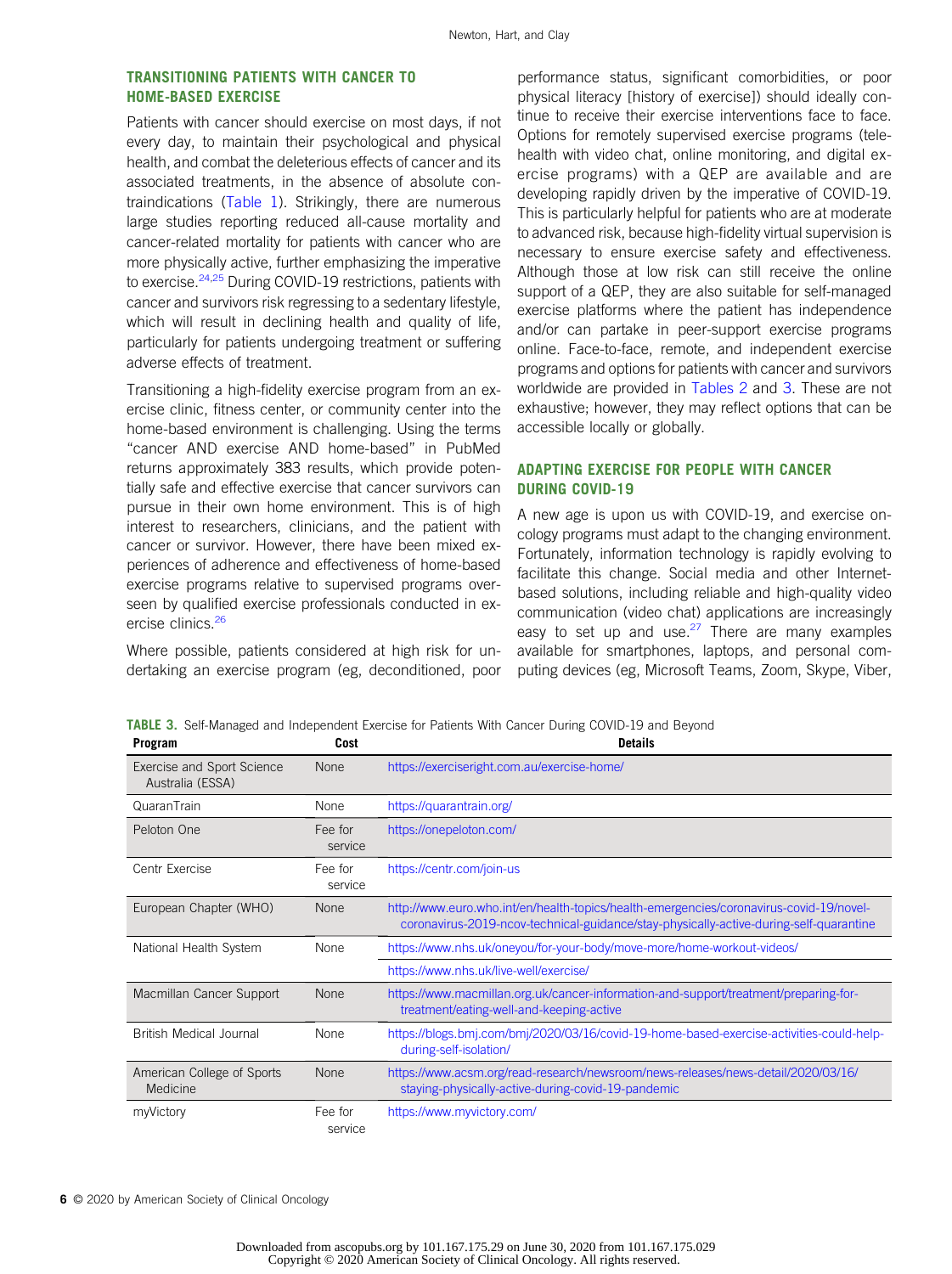WhatsApp, FaceTime, Facebook Messenger, Instagram). Most are free of charge beyond the cost of Internet or mobile connection, providing direct one-to-one communication for QEPs and their patients or between 2 individuals wishing to interact and provide peer support while exercising, regardless of geographic location. Peer-to-peer communication is also ubiquitous now via the Internet with full sound, video, and chat such that groups of patients can freely communicate with or without an exercise professional also participating in the session. To a large extent, this can overcome one of the major deficits of home-based exercise. In prior research, the peer support and camaraderie inherent in groups of cancer survivors exercising together is one of the main reasons home-based exercise programs have inferior adherence and reduced effectiveness.<sup>[28](#page-8-15)</sup>

The second key component is to be able to provide quality and engaging exercise instruction and guidance to the patient. Although this could be done in a group format and a virtual environment led by an exercise professional, it is appealing to have the capacity for the patient or group of patients to schedule their exercise at a time most convenient for them. Here again, information technology provides the solution with a considerable range of well-developed exercise prescription platforms (eg, TechnoGym MyWellness, PhysiTrack, Salaso) in which the exercise professional can design the exercise program and patients can receive this on their smartphones or tablets as an app or on their computers through a Web browser. These platforms lead the patient through the exercise program accompanied by video demonstrations of the exercises and provide timing of the exercise sets and recovery periods. If patients are wearing activity and/or heart rate monitors that are Internet connected, their exercise performance can be uploaded to the cloud to provide them with feedback as well as a tool for the QEP to monitor the patient.

Our facility at Edith Cowan University in Western Australia (Vario Health Clinic and the Exercise Medicine Research Institute) delivers exercise oncology programs to  $> 500$ active patients each week through health practitioner referral, patient self-referral, and ongoing clinical trials, running  $> 2,000$  one-on-one and group exercise sessions for adult patients with cancer and survivors across all stages of disease over 6 exercise clinic sites each year. Owing to the COVID-19 pandemic, we have transitioned all patients from in-clinic supervision, rapidly supporting them to exercise while in self-isolation through employing these latest "digital exercise medicine" methodologies to maintain routine supportive care. Critically, we have several large exercise medicine clinical trials ongoing involving dozens of patients with cancer from local to advanced disease, and these studies have been dependent on face-to-face interactions with high-fidelity supervision. $29$  To salvage our research programs, we have ensured that participants can continue with safe, high-quality, and effective exercise medicine within their home. We also operate several exercise clinics across the city, supporting patients with a range of chronic diseases and other health issues, as well as healthy older people. For those who are willing, we are offering our digital exercise medicine and telehealth services as a subsidized service to keep them active, support their health behavior change, and reduce the risk of their health declining during what might be an extended period of limited time outside their own home.

# PRACTICAL RECOMMENDATIONS

Patients should approach home exercise sessions as they would any other (Data Supplement) by scheduling the session, dressing in exercise apparel, and attempting to coordinate with a buddy to join in virtually. They should set up a safe and conducive environment to exercise with space, an exercise mat, equipment, music, and preferably a television, computer monitor, tablet, or smartphone to view the exercise program and video chat with buddies and the exercise professional.

An effective and enjoyable exercise program can be completed with a minimum of equipment. In fact, quality aerobic and resistance training can be prescribed just using body weight. For example, walking or jogging on the spot, interval sprints up and down a corridor, walking up and down stairs, or jogging around the house or apartment make for an excellent aerobic (cardiorespiratory) workout. Resistance training can also be achieved using body weight, with exercises such as squats, split squats, lunges, push-ups, and tricep dips (in the absence of equipment). Adding basic equipment increases the range of exercises available, and in priority order, this could include dumbbells, steps or stairs, stretch bands, a skipping rope, medicine ball, and an aerobic ergometer such as a treadmill, cycle, or rower, but these items are far from essential. However, in the home environment, there will be household objects that have weight and can be used for a range of resistance training activities. Shopping bags filled with rice or various items, plastic bottles of water, sandbags, and so on can be used to increase load during aerobic, interval training, and resistance exercise. Being inventive can help overcome equipment shortages.

Exercise oncology prescriptions should be tailored to each individual patient specific to their priority health issues, while managing risks on an individual basis, such as the presence of hypertension or bone metastases.<sup>[6](#page-7-4)[,30](#page-8-17)</sup> Each patient should exercise on most days, if not every day, for at least 20 minutes; the volume of exercise may be less for severely deconditioned or unwell individuals. In general, the program should be a combination of aerobic and resistance exercise, progressively overloaded (increasing intensity as the patient becomes fitter), and vary across 1-week, 4-week, and 12-week cycles through "periodization" to increase effectiveness, reduce staleness of the intervention, and lessen injury risk. $29$  Variety of exercise is also important, with the combination of moderate-intensity

Downloaded from ascopubs.org by 101.167.175.29 on June 30, 2020 from 101.167.175.029 Copyright © 2020 American Society of Clinical Oncology. All rights reserved.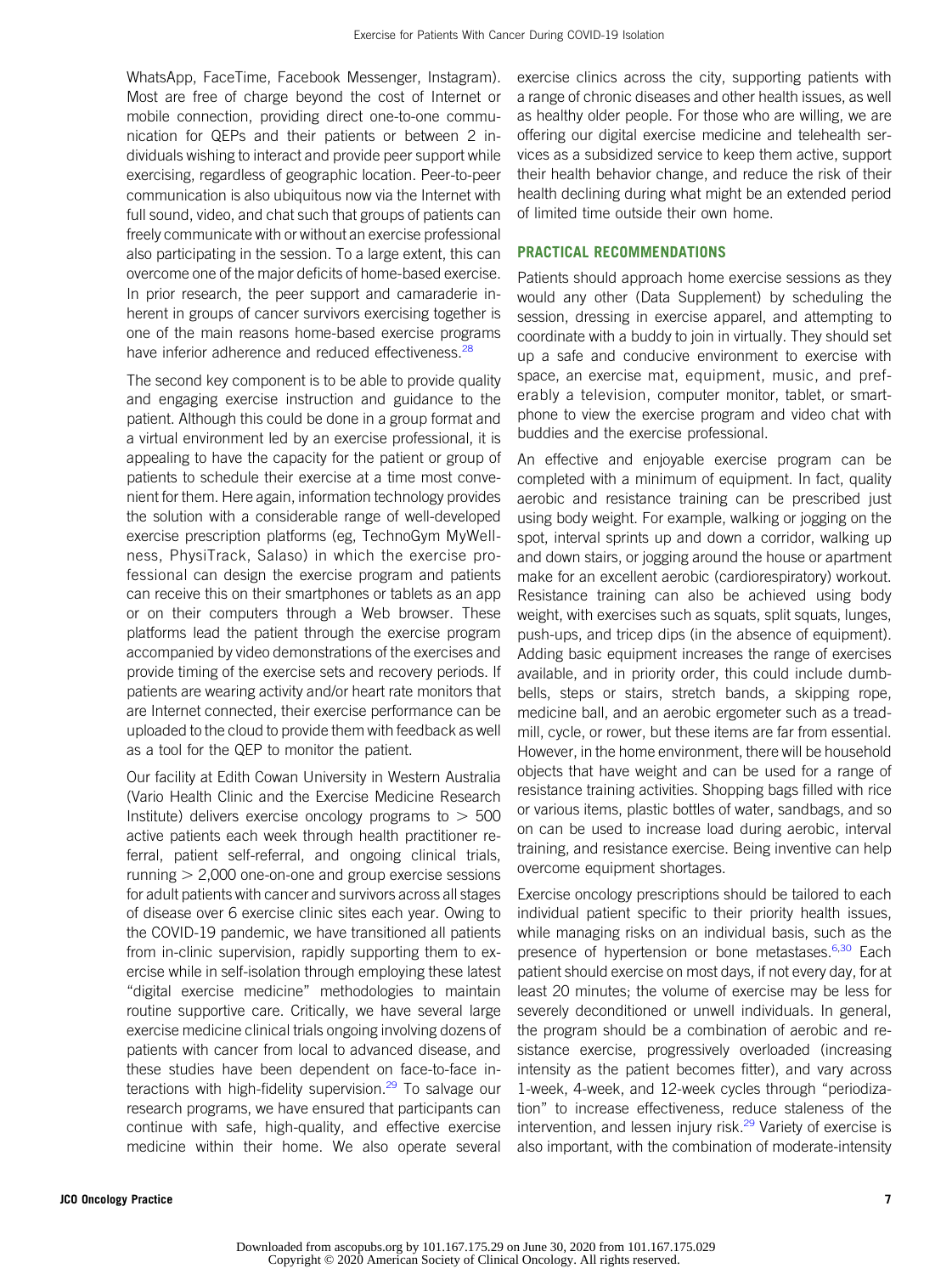continuous training, high-intensity interval training, and different forms of resistance training, including highintensity resistance training, recommended for most pa-tients.<sup>[6](#page-7-4)</sup> Last, programs should be autoregulated to accommodate changes and fluctuations in each patient's well-being throughout treatment, where lowering intensity or volume can occur if the patient is fatigued or unwell, or raising intensity or volume can occur if the patient is energetic and motivated.

Ideally, assessments of patients with cancer and survivors transitioning to a home-based setting during self-isolation during the COVID-19 pandemic, along with their individually tailored exercise prescription, should be conducted by a QEP with a minimum of 4 years of university training (such as Accredited or Certified Exercise Physiologists) and preferably with additional postgraduate training in exercise oncology. As acknowledged, access to QEPs may be strained by this pandemic; therefore, it is important that those at low risk still engage in exercise if

## AFFILIATIONS

<sup>1</sup> Exercise Medicine Research Institute, Edith Cowan University; and School of Medical and Health Sciences, Edith Cowan University, Western Australia, Australia

2 School of Human Movement and Nutrition Sciences, University of Queensland, Queensland, Australia

3 Institute for Health Research, University of Notre Dame Australia, Western Australia, Australia

4 Medical Oncology, St John of God Hospital; Medical Oncology, GenesisCare; and Medical Oncology, Icon Cancer Centre, Western Australia, Australia

### CORRESPONDING AUTHOR

Robert U. Newton, BHMS(Hons), MHMS, PhD, Exercise Medicine Research Institute, 270 Joondalup Dr, Joondalup, Edith Cowan University, Perth, WA, Australia, 6027; e-mail: [r.newton@ecu.edu.au](mailto:r.newton@ecu.edu.au). a QEP is not available to assist them. Those at increased risk should be given telehealth exercise medicine options.

#### SUMMARY

The COVID-19 pandemic and associated measures for pandemic control have had far-reaching effects on society. For people living with cancer, it has essentially put a stop to exercising in any public space. Maintaining an exercise regimen is important for general well-being, mitigation of treatment toxicities, amelioration of other chronic conditions, and the improvement of important clinical outcomes, such as reducing the risk of recurrence and improving allcause and cancer-specific mortality regardless of disease stage. The challenge for clinicians caring for these patients is to provide safe and effective exercise medicine that patients will adhere to in the longer term. Internet technologies and adaptations in patient management may well achieve this much of what has been rapidly advanced because of COVID-19.

## EQUAL CONTRIBUTION

R.U.N., N.H.H., and T.C. contributed equally to this work.

## AUTHORS' DISCLOSURES OF POTENTIAL CONFLICTS OF INTEREST AND DATA AVAILABILITY STATEMENT

Disclosures provided by the authors and data availability statement (if applicable) are available with this article at DOI [https://doi.org/10.1200/](https://ascopubs.org/doi/full/10.1200/OP.20.00210) [OP.20.00210.](https://ascopubs.org/doi/full/10.1200/OP.20.00210)

#### AUTHOR CONTRIBUTIONS

Conception and design: All authors Collection and assembly of data: All authors Data analysis and interpretation: All authors Manuscript writing: All authors Final approval of manuscript: All authors Accountable for all aspects of the work: All authors

#### **REFERENCES**

- <span id="page-7-0"></span>1. Ghebreyesus T: WHO Director-General's opening remarks at the media briefing on COVID-19 - March 11, 2020. [https://www.who.int/dg/speeches/detail/who](https://www.who.int/dg/speeches/detail/who-director-general-s-opening-remarks-at-the-media-briefing-on-covid-19---11-march-2020)[director-general-s-opening-remarks-at-the-media-brie](https://www.who.int/dg/speeches/detail/who-director-general-s-opening-remarks-at-the-media-briefing-on-covid-19---11-march-2020)fing-on-covid-19—11-march-2020
- 2. van der Velden WJ, Herbers AH, Netea MG, et al: Mucosal barrier injury, fever and infection in neutropenic patients with cancer: Introducing the paradigm febrile mucositis. Br J Haematol 167:441-452, 2014
- <span id="page-7-1"></span>3. Zhu N, Zhang D, Wang W, et al: A novel coronavirus from patients with pneumonia in China, 2019. N Engl J Med 382:727-733, 2020
- <span id="page-7-2"></span>4. Weinkove R, McQuilten ZK, Adler J, et al: Managing haematology and oncology patients during the COVID-19 pandemic: Interim consensus guidance. Med J Aust 212:481-489, 2020
- <span id="page-7-3"></span>5. Segelov E, Underhill C, Prenen H, et al: Practical considerations for treating cancer patients in the COVID-19 pandemic. JCO Oncol Pract [10.1200/](http://10.1200/OP.20.00229) [OP.20.00229](http://10.1200/OP.20.00229) [epub ahead of print on May 13, 2020]
- <span id="page-7-4"></span>6. Hayes SC, Newton RU, Spence RR, et al: The Exercise and Sports Science Australia position statement: Exercise medicine in cancer management. J Sci Med Sport 22:1175-1199, 2019
- <span id="page-7-5"></span>7. Hart NH, Galvão DA, Newton RU: Exercise medicine for advanced prostate cancer. Curr Opin Support Palliat Care 11:247-257, 2017
- <span id="page-7-6"></span>8. Iyengar NM, Jones LW: Development of exercise as interception therapy for cancer: A review. JAMA Oncol 5:1620-1627, 2019
- <span id="page-7-7"></span>9. Koelwyn GJ, Jones LW: Exercise as a candidate antitumor strategy: A window into the future. Clin Cancer Res 25:5179-5181, 2019
- <span id="page-7-8"></span>10. Martin SA, Pence BD, Woods JA: Exercise and respiratory tract viral infections. Exerc Sport Sci Rev 37:157-164, 2009
- 11. Fondell E, Lagerros YT, Sundberg CJ, et al: Physical activity, stress, and self-reported upper respiratory tract infection. Med Sci Sports Exerc 43:272-279, 2011
- <span id="page-7-9"></span>12. Mondal A, Chatterjee S: Exercise and immunity: A correlated mechanism. Int J Health Sci Res 8:284-294, 2018
- <span id="page-7-10"></span>13. Lund LW, Ammitzbøll G, Hansen DG, et al: Adherence to a long-term progressive resistance training program, combining supervised and home-based exercise for breast cancer patients during adjuvant treatment. Acta Oncol 58:650-657, 2019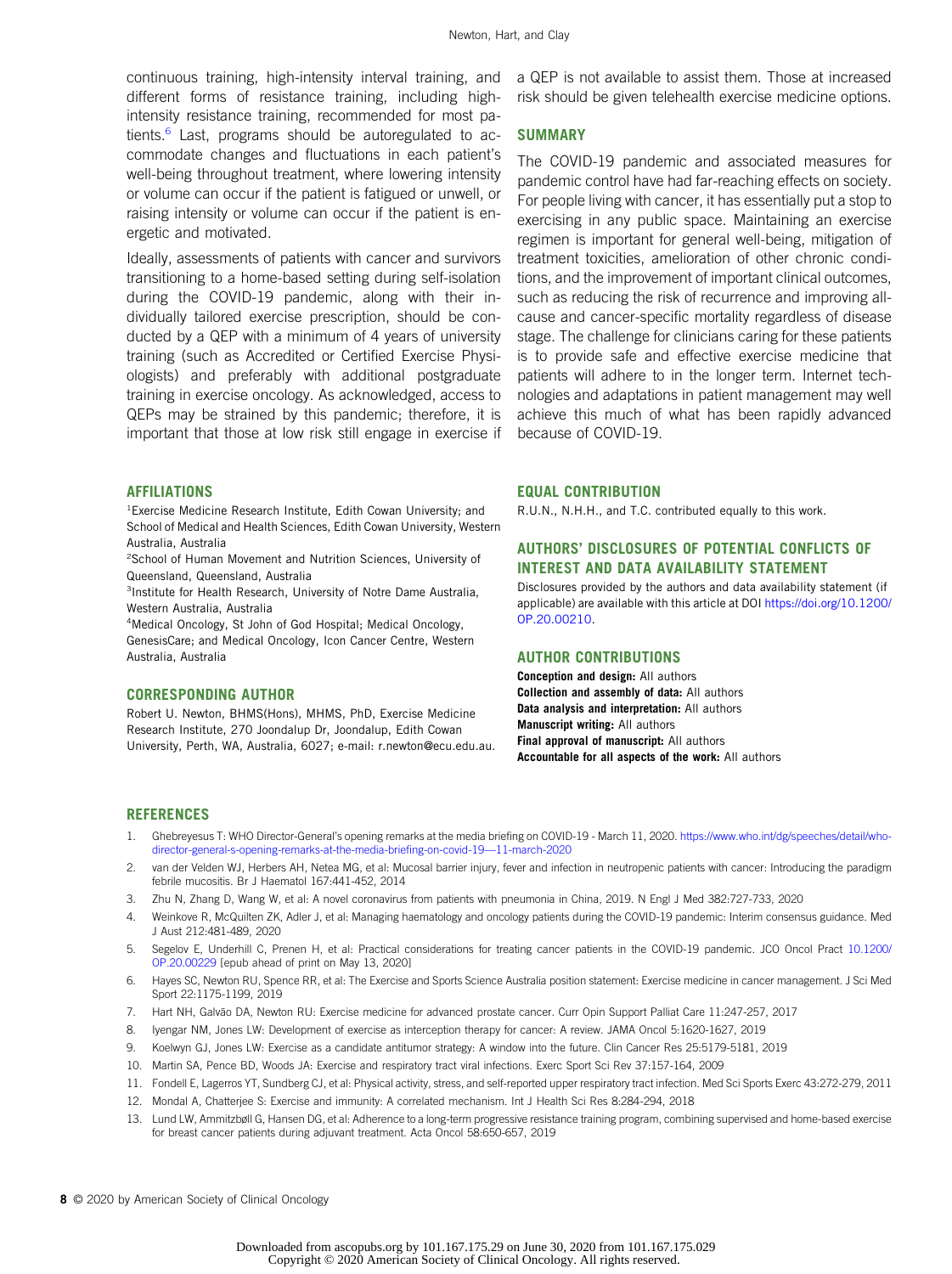- <span id="page-8-1"></span>14. Mittal D, Gubin MM, Schreiber RD, et al: New insights into cancer immunoediting and its three component phases--Elimination, equilibrium and escape. Curr Opin Immunol 27:16-25, 2014
- <span id="page-8-2"></span>15. Galluzzi L, Buque A, Kepp O, et al: Immunological effects of conventional chemotherapy and targeted anticancer agents. Cancer Cell 28:690-714, 2015 ´
- <span id="page-8-3"></span>16. Puzanov I, Diab A, Abdallah K, et al: Managing toxicities associated with immune checkpoint inhibitors: Consensus recommendations from the Society for Immunotherapy of Cancer (SITC) Toxicity Management Working Group. J Immunother Cancer 5:95, 2017
- <span id="page-8-4"></span>17. National Cancer Comprehensive Network: Prevention and treatment of cancer related infections. [https://www.nccn.org/professionals/physician\\_gls/pdf/](https://www.nccn.org/professionals/physician_gls/pdf/infections.pdf) [infections.pdf](https://www.nccn.org/professionals/physician_gls/pdf/infections.pdf)
- <span id="page-8-5"></span>18. van Doremalen N, Bushmaker T, Morris DH, et al: Aerosol and surface stability of SARS-CoV-2 as compared with SARS-CoV-1. N Engl J Med 382:1564-1567, 2020
- <span id="page-8-6"></span>19. Andrade A, Dominski FH, Pereira ML, et al: Infection risk in gyms during physical exercise. Environ Sci Pollut Res Int 25:19675-19686, 2018
- <span id="page-8-7"></span>20. Gola M, Gaviraghi L, Capasso LM, et al: Design and hygiene issues in sports facilities. A pilot study which investigates fitness centres by using a multidisciplinary tool. Ann 1st Super Sanita 55:224-2322019
- <span id="page-8-8"></span>21. Morrison S: Update on coronavirus measures. Prime Minister's Media Statement 8th May 2020. [https://www.pm.gov.au/media/update-coronavirus-measures-](https://www.pm.gov.au/media/update-coronavirus-measures-08may20)[08may20](https://www.pm.gov.au/media/update-coronavirus-measures-08may20)
- <span id="page-8-9"></span>22. Bedford J, Enria D, Giesecke J, et al: COVID-19: Towards controlling of a pandemic. Lancet 395:1015-1018, 2020
- <span id="page-8-10"></span>23. Ng Y, Li Z, Chua YX, et al: Evaluation of the effectiveness of surveillance and containment measures for the first 100 patients with COVID-19 in Singapore – January 2-February 29, 2020. MMWR Morb Mortal Wkly Rep 69:307-311, 2020
- <span id="page-8-11"></span>24. Kenfield SA, Stampfer MJ, Giovannucci E, et al: Physical activity and survival after prostate cancer diagnosis in the health professionals follow-up study. J Clin Oncol 29:726-732, 2011
- <span id="page-8-12"></span>25. Lee I-M, Shiroma EJ, Kamada M, et al: Association of step volume and intensity with all-cause mortality in older women. JAMA Intern Med 179:1105-1112, 2019
- <span id="page-8-13"></span>26. Galvão DA, Newton RU, Girgis A, et al: Randomized controlled trial of a peer led multimodal intervention for men with prostate cancer to increase exercise participation. Psychooncology 27:199-207, 2018
- <span id="page-8-14"></span>27. Chan JM, Newton RU, Culos-Reed SN, et al: An international, population-level initiative to promote healthy lifestyle practices among prostate cancer survivors. J Clin Oncol 34, 2016 (suppl; abstr e287)
- <span id="page-8-15"></span>28. Fox L, Wiseman T, Cahill D, et al: Barriers and facilitators to physical activity in men with prostate cancer: A qualitative and quantitative systematic review. Psychooncology 28:2270-2285, 2019
- <span id="page-8-16"></span>29. Newton RU, Kenfield SA, Hart NH, et al: Intense Exercise for Survival Among Men With Metastatic Castrate-Resistant Prostate Cancer (INTERVAL-GAP4): A multicentre, randomised, controlled phase III study protocol. BMJ Open 8:e022899, 2018
- <span id="page-8-17"></span>30. Galvão DA, Taaffe DR, Spry N, et al: Exercise preserves physical function in prostate cancer patients with bone metastases. Med Sci Sports Exerc 50:393-399, 2018
- <span id="page-8-0"></span>31. Santa Mina D, Sabiston CM, Au D, et al: Connecting people with cancer to physical activity and exercise programs: A pathway to create accessibility and engagement. Curr Oncol 25:149-162, 2018

nnn